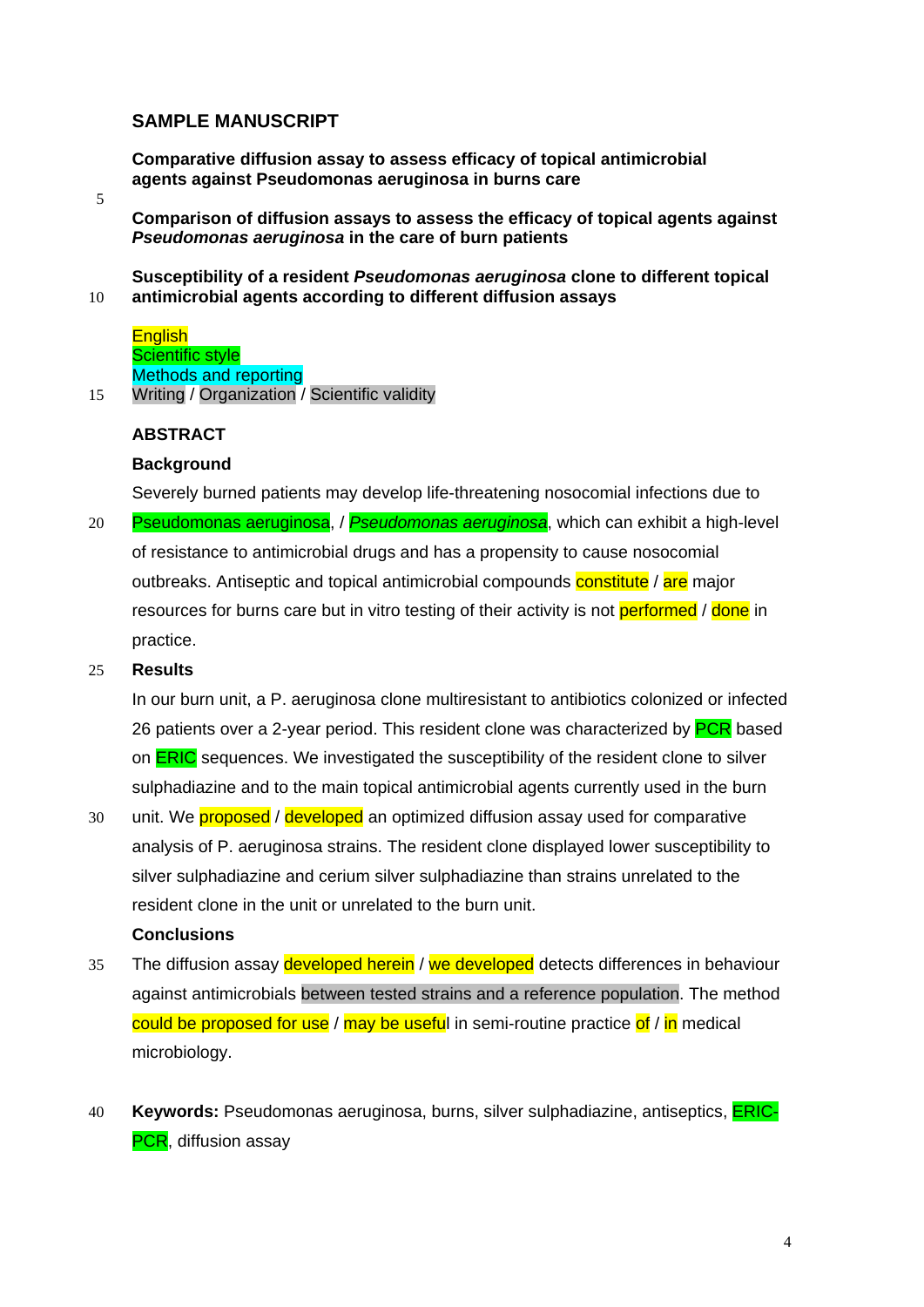### **BACKGROUND**

The current techniques of resuscitation, surgery and wound care have significantly improved / reduced the morbidity and the mortality of patients with burn wounds [1].

- However, severely burned patients may still develop life-threatening nosocomial infections that remain a major challenge for burn teams [2]. The most frequent infections are wound infections, pneumonia, bloodstream and urinary tract infections 5 [2,3]. Among the nosocomial pathogens, **Pseudomonas aeruginosa** from the patient's endogenous microflora and/or from the environment represents the most common /
- commonly isolated bacteria in many centres [2,4,5]. Infections with P. aeruginosa are particularly problematic since this bacterium exhibits inherent tolerance to several 10 antimicrobial agents and can acquire additional resistance **mechanisms turning** inefficient all current antimicrobial drugs / mechanisms, making all current antimicrobial drugs inefficient [6,7].

15

Antiseptic and topical antimicrobial compounds represent major resources in the therapeutic arsenal available for **burns** / burn care. It is widely recognized that these agents have played a significant role in decreasing the overall fatality rate in burn units. Some of them such as povidone-iodine and chlorhexidine are used for antisepsis

- 20 during wound care, therapeutic bathes, debridement and surgery. Others, prepared as ointment / as an ointment or unguent, provide antimicrobial effects associated to the 'mechanic' / 'mechanical' protection of the wound. For example, the use of cerium nitrate-silver **sulphadiazine that** / sulphadiazine, which forms a leather-like eschar on burn wounds, allows surgical treatment to be delayed and enables sequential excision
- 25 and grafting [8,9,10]. This wound treatment policy is **supposed** / assumed to improve the patient / patient / (**No adjective needed since 'survival' is understood to refer to the patient.**) survival [8,11] and is increasingly used. / used with increasing frequency.

Resistance / The resistance of P. aeruginosa to silver sulphadiazine has been 30 previously documented [12]. In our unit, a P. aeruginosa clone multiresistant to antibiotics colonized or infected 26 patients over a 2-year period. Silver sulphadiazine susceptibility of this clone / The susceptibility of this clone to silver sulphadiazine was questioned owing to long-time / prolonged colonization or to / (\*) refractory infections of the wounds. / wound infection. We comparatively investigated / compared the

susceptibility of the resident clone and unrelated P. aeruginosa strains to silver sulphadiazine and to the main topical antimicrobial agents currently used in the burn 35 unit. For this purpose, we developed an optimized rapid method based on diffusion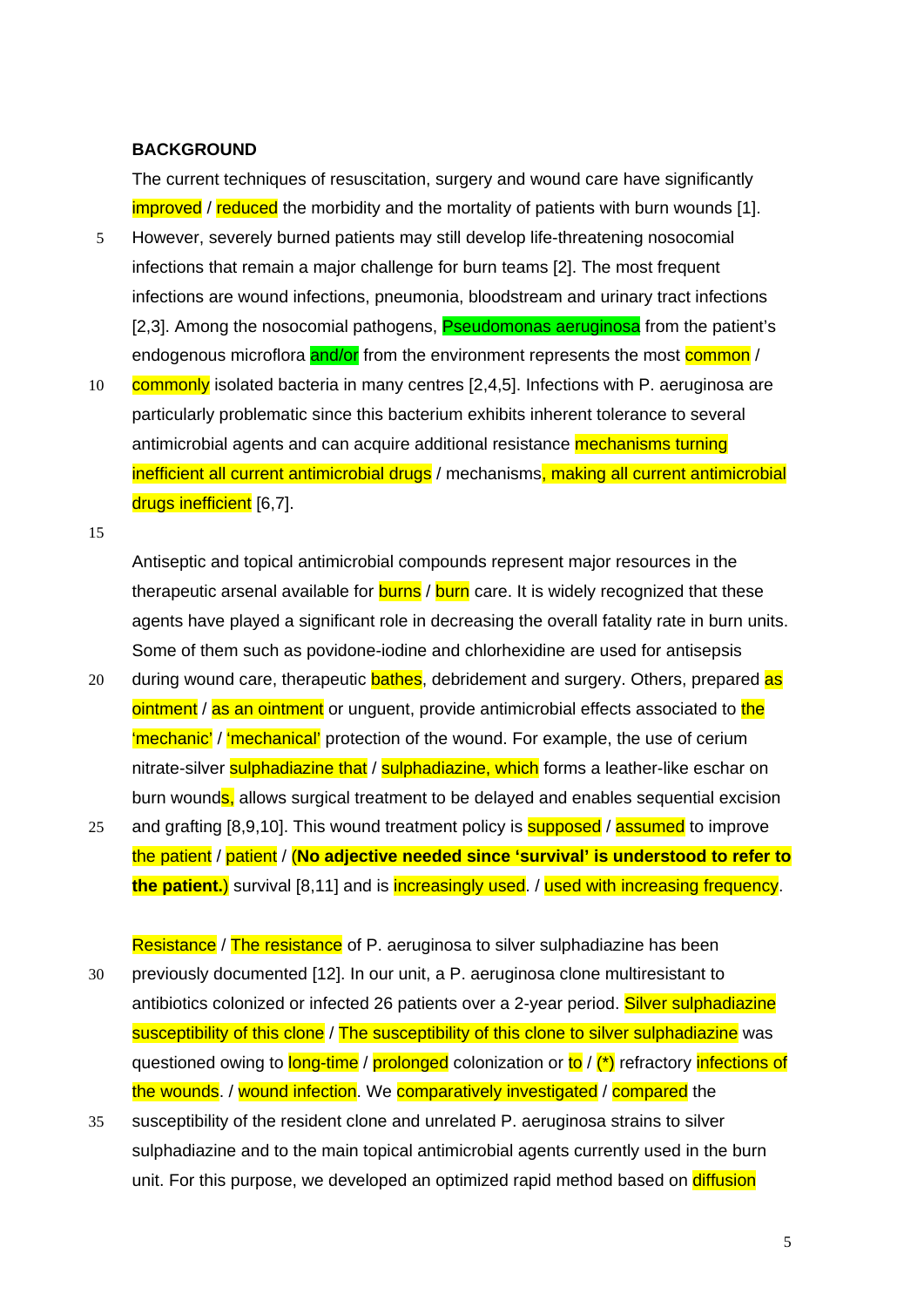assay. / a diffusion assay. This method appears suitable for **semi-routine** / the semiroutine investigation of therapeutic failure or outbreak situation / situations // therapeutic failures or outbreaks in burn unit  $/$  the burn unit and may be used to quide the choice of the most appropriate topical antimicrobial agent for patient's

5 management. / for burn patients.

## **MATERIAL AND METHODS**

## **Patients, settings, samples and bacterial strains**

The burn unit of the Academic Hospital of Montpellier is a French regional centre. The ward displays / comprises 6 intensive care unit rooms, 4 hospitalization rooms and 2 bathrooms. For microbiological analyses, serial samples are taken on admission to the intensive care unit or whenever required for clinical reasons. Extensive environmental 10 samplings including water and surfaces are **performed** twice a year or whenever required during epidemic alerts. We retrospectively analysed strains of P. aeruginosa

- 15 isolated from patients admitted to the burn unit from January 2005 to August 2007 as well as strains recovered from **environment** / the environment during the same / study period. All  $\frac{\text{the}}{\text{c}}$  (\*) culturable strains (n=87) were included in the study. Thirteen strains of P. aeruginosa unrelated to the burn unit obtained from a collection of clinical strains were also included.
- 20

## **Routine antimicrobial treatment of patients in the burn unit**

Silver sulfadiazine (SSD), Flammazine® (1% SSD) or Flammacerium® (1% SSD + 2.2% cerium nitrate), / (no comma between subject and predicate) is generally applied each two days. Mafenide acetate (Sulfamylon®) (**For specific brand names or** 

- 25 **commercial names, the name of the manufacturer, city and country must be identified.**) is occasionally used. Povidone iodine is used for wound rinsing during dressing and surgery. Patients are bathed every two days with water containing chlorhexidine. If a P. aeruginosa infection is suspected, the first-line treatment is piperacillin /// or (the meaning of / is not clear) tazobactam plus tobramycin.
- 30

## **Microbiological analysis**

The bacteria were isolated from clinical or environmental samples by standard microbiological procedures. P. aeruginosa / *Pseudomonas aeruginosa* was identified using / with Gram staining, positive oxidase reaction, production of pigments onto / on

35 King A and King B media (Bio-rad Laboratories) or API 20NE system (bioMérieux). // with positive Gram staining, a positive oxidase reaction, pigment production in King A or King B media (Bio-rad Laboratories) or **\_\_??\_\_** in the API 20NE system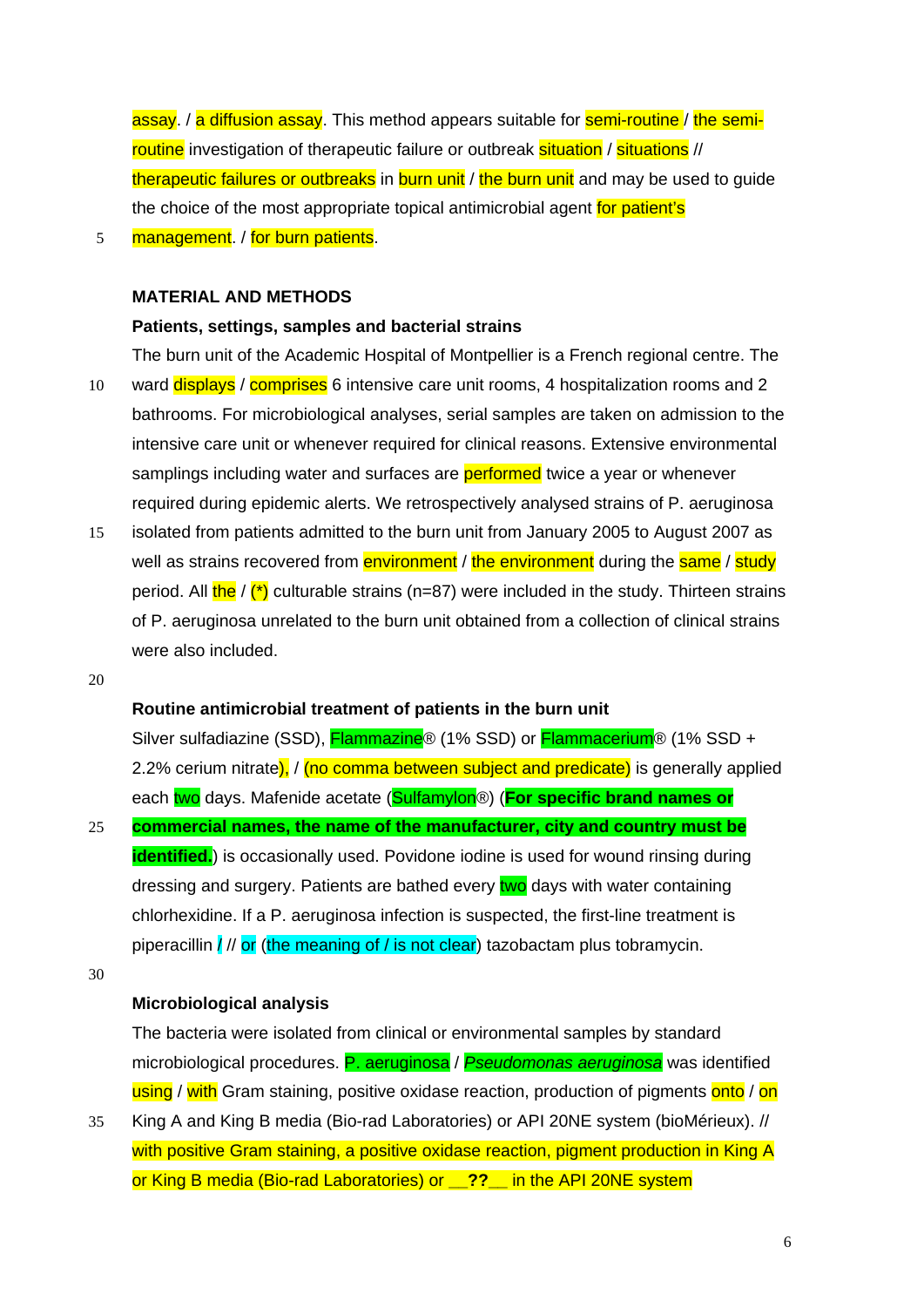(bioMérieux). The bacterial strains were stored at -80°C / −80 °C in a preservative medium (bacterial preservers, / Bacterial Preservers, Technical Service Consultant Limited).

# 5 **Pulsed-field gel electrophoresis (PFGE) and ERIC-PCR typing**

Pulsed-field gel electrophoresis (PFGE) after digestion by **Spel** was performed as previously described [13]. The ERIC-PCR assay was performed as described by Mercier (1996) [14] with modifications. DNAs were extracted using the kit AquaPure Genomic DNA kit (Bio-rad Laboratories) as recommended by the supplier.

- Enterobacterial repetitive intergenic consensus (ERIC) PCR conditions were validated using unrelated, closely related and identical isolates of P. aeruginosa (as determined 10 by PFGE). **ERIC-PCR** was **performed** using 0.5 ml / mL thinwalled / thin-walled PCR tubes in an Eppendorf MasterCycler® thermal cycler. The reaction mix contained the following reagents: 2.5 U of  $/$   $\binom{*}{\cdot}$  GoTaq Flexi DNA polymerase (Promega) in  $/$  in an
- appropriate buffer with 2 mM  $MgCl<sub>2</sub>$  and 3.5% DMSO, 0.2 mM each deoxynucleoside triphosphate (Fermentas), 20 pmol of each primer (ERIC1 5'- CACTTAGGGGTCCTCGAATGTA-3', ERIC2 5'-AAGTAAGTGACTGGGGTGAGCG-3') and 50 ng of genomic DNA. The final reaction volume was adjusted to 50 µL. PCR 15 amplification was performed with an initial denaturation step at  $95^{\circ}C$  /  $95^{\circ}C$  for 3 min
- 20 followed by 30 cycles of denaturation (90 °C for 30 s), **primers** / **primer** annealing ( $45^{\circ}$ C for 1 min) and extension at  $72^{\circ}C$  for 4 min with a final extension at  $72^{\circ}C$  for 16 min. Amplicon ( $5\mu$ L /  $5\mu$ L) was loaded with  $6X$  /  $6x$  loading buffer (50% saccharose, 0.1% bromophenol blue) into a 1.5% agarose gel in 0.5X / 0.5xTris-Borate-EDTA (TBE) (**abbreviation not needed because the term appears only once in the manuscript**)
- 25 buffer with 0.5 µg mL<sup>-1</sup> ethidium bromide. Electrophoresis was run at  $80V / 80 V$  for 3h / 3 h at room temperature. PFGE profiles were visually interpreted as follows: when two profiles were identical or differed by 3 or less / fewer than 3 DNA fragments, the same letter was affected to the profiles. / the profiles were identified by the same letter. **PFGE** profiles differing by more than 3 bands were identified by different letters. The
- same nomenclature was used for ERIC profiles but numbers were used instead of letters. 30

## **Antimicrobial susceptibility testing**

Antibiotic susceptibility was tested by disk diffusion assay on Mueller-Hinton agar and

35 interpreted according to the recommendations of the Antibiogram Committee of the French Microbiology Society (CA-SFM) (http://www.sfmmicrobiologie.org/UserFiles/file/CASFM/casfm\_2010.pdf). The **antibiotics** / antibiotic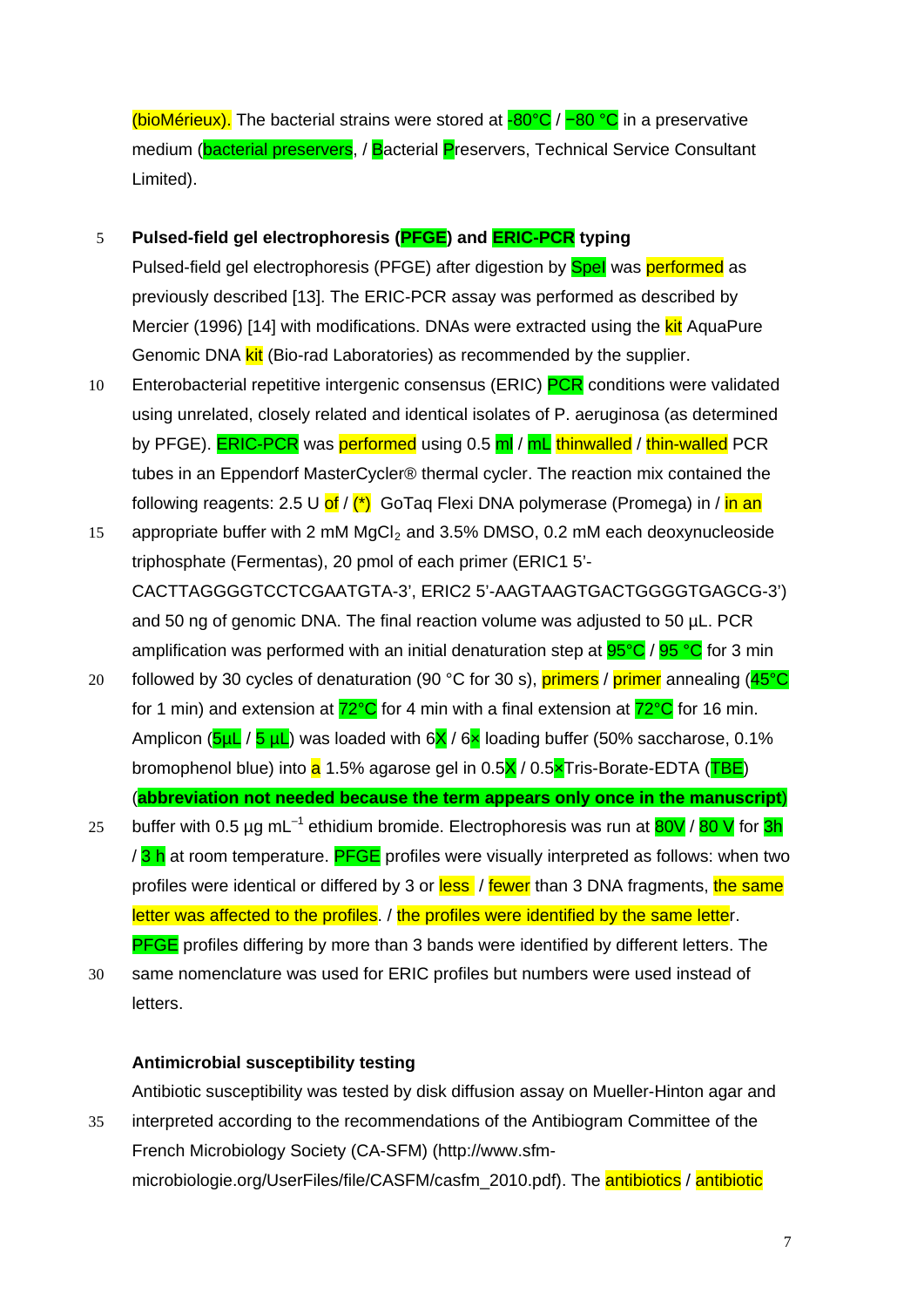disks used (BioRad, Marne-la-Coquette, France) (**The city and country should be given for all materials and apparatus.**) were as follows: ticarcillin (75µg), ticarcillin / clavulanic acid (75 µg /10 µg), piperacillin (**75µg**), piperacillin / tazobactam (**75µg**  $/10\mu$ g), imipenem ( $10\mu$ g), cefotaxime (30 µg), ceftazidime ( $30\mu$ g), cefepime ( $30\mu$ g),

- 5 aztreonam ( $\frac{30\mu q}{q}$ , gentamicin (10 UI / IU), tobramycin ( $\frac{10\mu q}{q}$ ), nalidixic acid ( $\frac{30\mu q}{q}$ ), ciprofloxacin (5µg), fosfomycine / phosphomycine (50µg). Colistin Minimal Inhibitory Concentration (MIC) was determined using Etest® (AB BIODISK, Solna, Sweden) according / according to the CA-SFM protocol. Identification of resistance mechanisms was deduced from susceptibility testing by disk diffusion assay results according to
- Courvalin et al. [15]. Susceptibility to topical antimicrobial agents was tested by / by the agar well diffusion (AWD) assay modified from Nathan et al. [16]. The surface of 5-mmthick Mueller-Hinton agar plates was inoculated with a bacterial suspension visually 10 adjusted to 0.5 McFarland (108 CFU/mL) and diluted **100 fold** / 100-fold. Then, 8-mm diameter / 8-mm-diameter holes were made in agar plates with / with a sterile die cutter
- 15 and the wells were loaded with topical agents. (new paragraph needed here)

The following topical agents were tested: 1% SSD (Flammazine®, Solvay), 1% SSD + cerium nitrate (SSDC) (Flammacerium®, Solvay), 5% mafenide acetate (Sulfamylon®), 10% povidone-iodine (Betadine Gel®), 10% povidone-iodine (alcoholic solution) and

- 20 chlorhexidine. Before loading, Betadine gel, SSD and SSDC were diluted at 1/2, 1/4 and 1/4 w/v / w/v, respectively, in sterile distilled water to insure the reproducibility of pipetting. Aliquots of the commercialized products were weighted in microtubes in sterile conditions, conserved as recommended by the supplier and diluted extemporaneously. Then, wells were loaded with 150  $\mu$  /  $\mu$  of the diluted agent. This
- 25 volume insured complete well loading with homogeneous contact between the agent and the well edge. The inhibition diameters were measured after **18h** of incubation at 37°C using the / an Antibiotic Zone Reader apparatus (Fisher Lilly).

#### **Statistical analysis**

- 30 Analyses were performed either in duplicate or in triplicate in independent assays. (**Which analyses were done in duplicate and triplicate should be specified.**) For each strain and each antimicrobial agent, the mean inhibition diameter and the  $/(*)$ standard deviation were calculated. Differences in inhibition zone sizes between groups of strains were tested using Student's t-test. P<0.05 was taken as statistically 35 significant.
	- **RESULTS**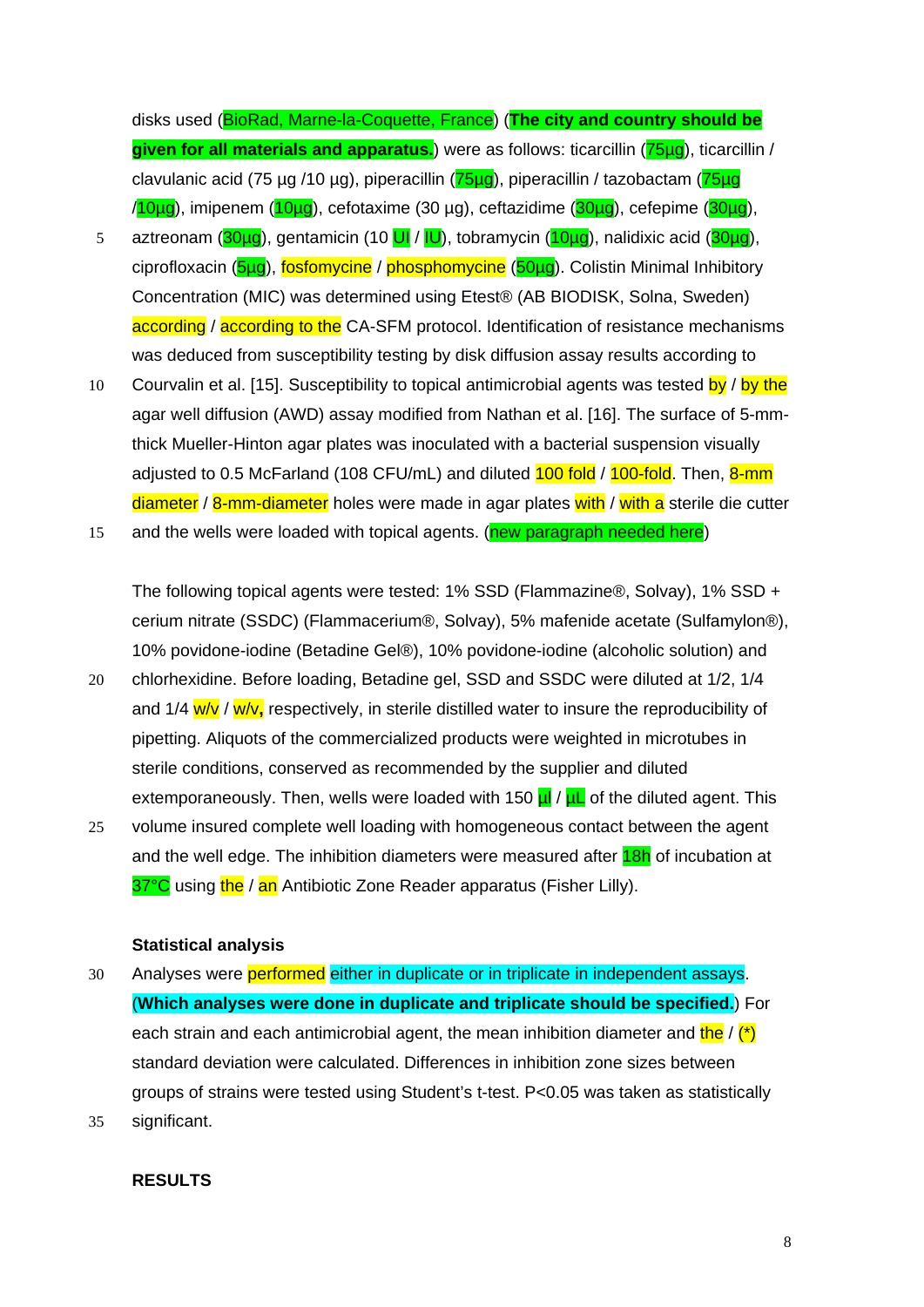**Microbiology and / (\*) antibiotics / Antibiotic resistance of the P. aeruginosa isolates**

A total of 100 P. aeruginosa isolates, including 67 clinical and 33 environmental isolates / isolates**,** were available for retrospective analysis. Eighty-seven isolates were

- recovered from 26 hospitalized patients (n=55) or from **environment** / the environment (n=32) in the burn unit. Thirteen additional isolates corresponding to 12 clinical 5 samples and to / (\*) 1 environmental sample formed a / the collection of hospital isolates epidemiologically unrelated to those of the burn unit. Origin / The orign of the isolates was / is given / shown in Tables 1, 2 and 3.
- 10

Forty-two isolates of / from the burns / burn unit displayed antimicrobial susceptibility profiles with resistance to **about** / **almost ??** all commercially available antibiotics tested. Among them, eighteen / 18 clinical and 3 environmental strains resisted / were resistant to all beta-lactams including imipenem, to aminoglycosides, to ciprofloxacine

- 15 and to fosfomycin. This multi-drug resistance pattern will be / is named MDR1 hereafter (Table 1). Closely / A closely related pattern, named MDR2, grouped 10 clinical and 11 environmental strains resistant (R) to all antibiotics tested but susceptible (S) to fosfomycin (Table 1). For the  $/$  (\*) strains with MDR1  $/$  the MDR1 and MDR2 phenotype, the colistin MIC value was from 4 to 8  $\mu$ g/mL. No MDR1 or MDR2
- 20 phenotype was observed in the unrelated strains collection. / None of the unrelated strains had the MDR1 o MDR2 phenotype. Other isolates from the burns / burn unit or not / and elswhere (Tables 2 and 3) showed various resistance patterns. Regarding beta-lactams, we observed wild type / the wild-type phenotype, cephalosporinase overexpression, penicillinase production, oxacillinase production, efflux **pumps** / pump
- 25 overexpression, porin D2 impermeability or complex phenotypes associating several of the previous resistance mechanisms. The strains displayed various behaviours against fluoroquinolones, aminoglycosides and fosfomycin. (**Should these "various" behaviours be explained in more detail, or summarized in a Table? Were these behaviours unexpected in any way or perhaps inconsistent with the other**
- 30 **resistance/susceptibility patterns reported earlier in this paragraph?**)

#### **Molecular typing of P. aeruginosa**

We analysed all the / the entire bacterial population (n=100) by ERIC-PCR and a comparison to PFGE was performed for / these results were compared with the PFGE

35 findings for about one third of strains / the strains (n=33). Interpretable / An interpretable ERIC-PCR pattern was obtained for all isolates. A gel representative of the ERIC-PCR patterns is shown in Figure 1. (new paragraph needed here)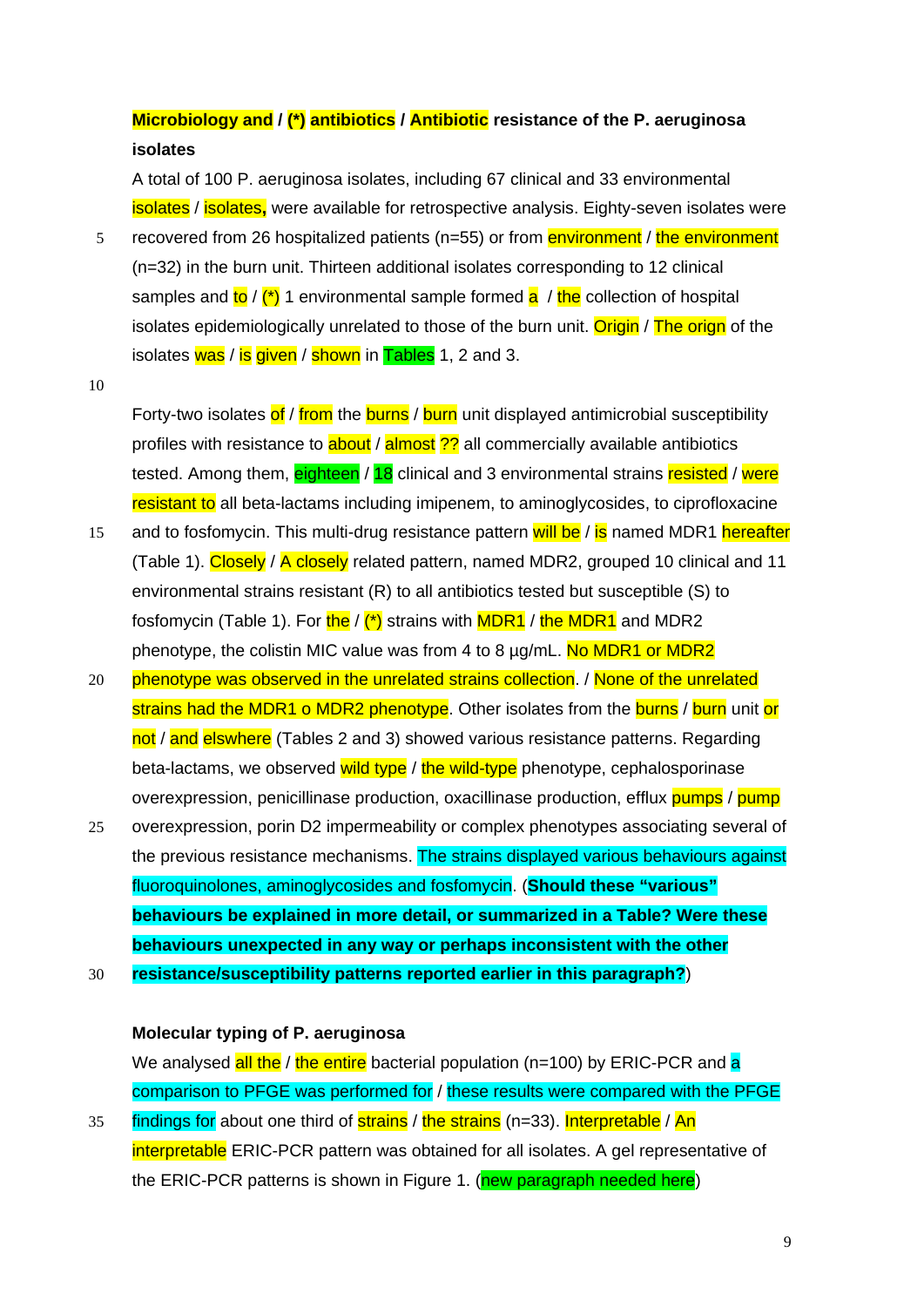The strains were distributed in 36 distinct ERIC-PCR profiles (Tables 1, 2 and 3). PFGE confirmed the ERIC-PCR-based clustering (Table 1 and 2) for the 33 strains analysed by both methods, thereby validating the PCR-based results. The 55 clinical

- 5 strains and the  $/$  (\*) 32 environmental strains displayed 17 and 11 profiles different ERIC-PCR profiles, respectively.// The 55 clinical strains displayed 17 different ERIC-PCR profiles, and the 32 environmental strains displayed 11 profiles. The strains unrelated to the burn unit were more diverse since 12 different profiles were observed for the 13 strains. A main ERIC-PCR profile type, named ERIC1, was observed for 42
- 10 isolates corresponding to 28 clinical strains isolated from 13 different patients and 14 environmental isolates from the **burns** / burn unit (Table 1). The ERIC1 profile was never found in strains unrelated to the burn unit. The / (\*) Strains with ERIC1 / the ERIC1 profile have been / were isolated from / between February 2005 to / and April 2007. All these isolates were multi-resistant to antibiotics and displayed the resistance
- 15 pattern MDR1 or MDR2. / MDR1 or MDR2 resistance pattern. The 45 other isolates from the burns / burn unit displayed 23 other different ERIC-PCR patterns**,** and none of them were of / had the MDR1 or MDR2 phenotype (Table 2 and 3). Out / Among isolates of the ERIC1-type group, the strains sharing the same ERICPCR / ERIC-PCR profile were isolated from the same burn patient**,** and the same ERIC-PCR profiles
- were not shared between clinical and environmental strains in the burn unit. The strains unrelated to the burn unit displayed ERIC-PCR patterns that were not observed in the 20 burn unit. Again, / (\*) In this group, the same pattern was obtained only for strains isolated from the same patients. (**Should this be "patient"?**) Finally, / (\*) Genomotyping / Genome typing showed that MDR1 and MDR2-type strains are / were
- 25 clonal and that this clone persisted over a  $2$ -years / year period in the burn unit.

#### **Optimization of the agar well diffusion (AWD) / (\*) assay for topical agents**

The wells were filled with agents in their commercial forms except for semi-solid forms, which need / needed to be diluted to insure the  $/$  (\*) reproducibility of the wells / well

- pouring. A range of binary dilutions from pure to 1/8 was tested on 5 selected bacterial strains. The resulting inhibition diameters did not vary significantly for Flammazine® 30 (from 17 to 15 mm) and / or for Flammacerium® (from 20 to 18 mm). For Betadine® gel, the range of inhibition zone / zones was wider, / larger, from 27 to 20 mm when the dilution increase. (meaning unclear) The absence of defined cut-off values for inhibition
- 35 diameter in AWD assays imposed a comparative approach for the results interpretation. / to interpret the results. Therefore, attention should be given to the reproducibility of the method rather than to the absolute diameter measuring. (**This**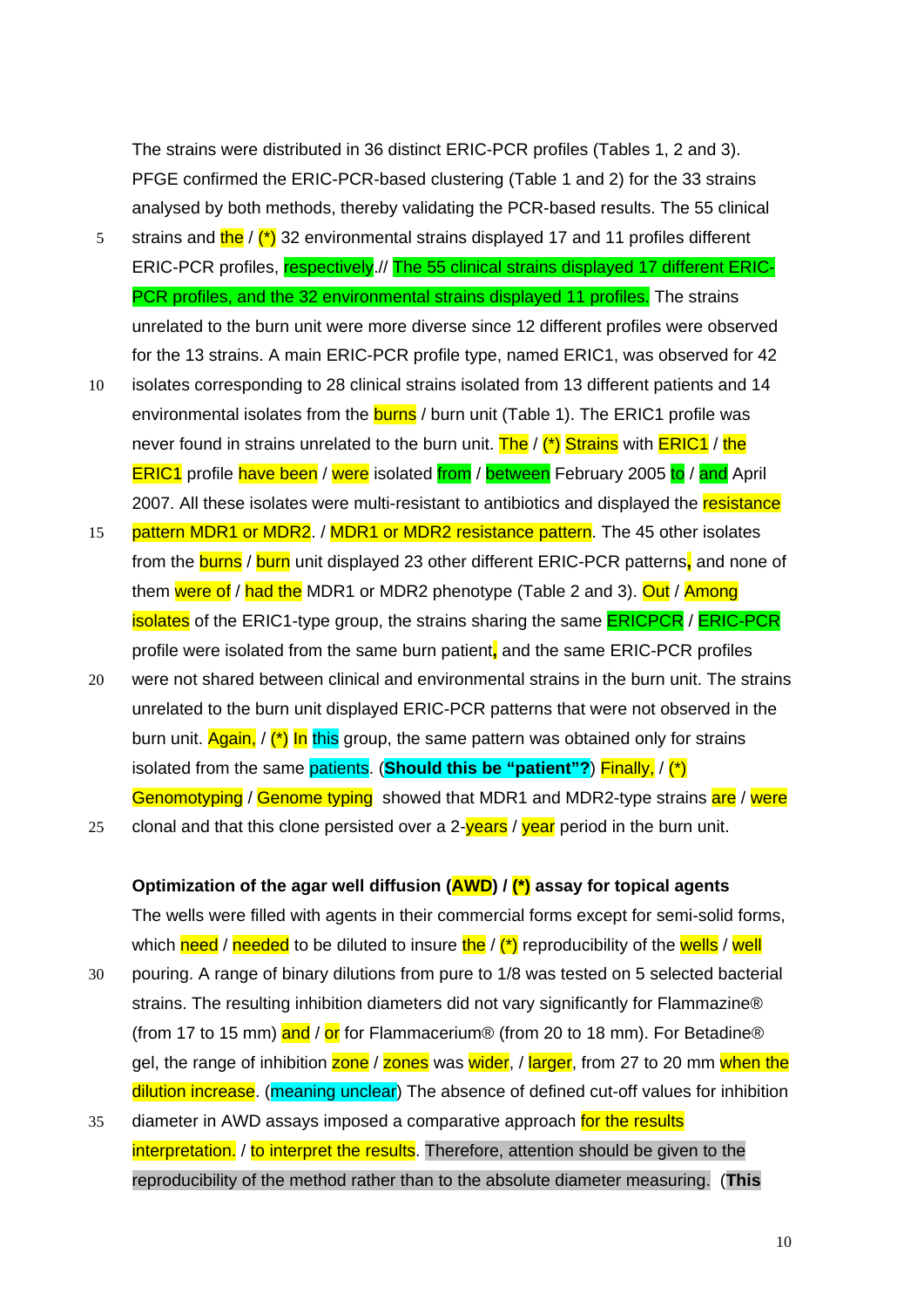**belongs in the Discussion section.**) In all cases, the edges of the inhibition zones were more regular and clear / clearer when the agents were diluted. We chose for each agent / For each agent we chose the lowest dilution insuring / that ensured **("Insuring" could be misunderstood to mean "and we thereby ensured". It is not clear** 

- 5 **whether the subject of "insuring" is "we" or "the lowest dilution".**) easy and reproducible pipetting and wells / well pouring: 1/2, 1/4 and 1/4 w/v for Betadine gel®, SSD and SSDC respectively. / 1/2 w/v for Betadine gel®, 1/4 w/v for SSD and 1/4 w/v for SSDC.
- 10 The AWD method has also been / was improved by testing different bacterial inoculums. Bacterial charge / load affected significantly / significantly affected the diameter of inhibition (data not shown). This was particularly obvious for the Sulfamylon® diameter**,** which was large (>40 mm) and not clearly delimited**,** with microcolonies growing in / at / along the border of the main diameter. Inoculation of the
- 15 plates with 106 CFU gave the more / most easily interpretable results. With this inoculum, clear-cut and **easy to read** / easy-to-read diameters were obtained for all topical agents. Particular care should be taken for the preparation of the inoculum in order to insure reproducibility of the AWD tests. This optimized protocol is compatible with a semi-routine practice of medical microbiology since about 10 strains could be
- 20 analysed over a 1-hour period of bench manipulation, including dilution of commercialized agents aliquots. (**This belongs in the Discussion section.**)

#### **Activity of the topical antimicrobial compounds**

Since the **method AWD** / AWD method was not standardized and reference strains

- 25 were unavailable for antimicrobial assays on / of topical agent, we undertook AWD assays with comparison of results at the population level. / we compared the results of our AWD assays at the population level with those from another study. First, the mean inhibition diameter for each topical agent was compared with the results of Pirnay et al. [12] (comma removed) at the whole population level. Mean diameter for SSD, SSDC,
- chlorhexidine, iodine-povidone and Sulfamylon® were respectively 19.7 mm, 19.4 mm, 19.3 mm and 44.9 mm in our study and 20.2 mm, 21 mm, 19.1 mm and >30 mm in the 30 study of Pirnay et al. [12]. (**A simple table is better**)

| <b>Study</b>                 | <b>SSD</b>        | <b>SSDC</b>       | <b>Chlorhexidine</b> | lodine-<br>povidone | <b>Sulfamylon<sup>®</sup></b> |
|------------------------------|-------------------|-------------------|----------------------|---------------------|-------------------------------|
| <b>Present</b><br>study      | $19.7$ mm         | $19.4 \text{ mm}$ | $19.3 \text{ mm}$    | 44.9 mm             | ??                            |
| <b>Pirnay et</b><br>al. [12] | $20.2 \text{ mm}$ | $21 \text{ mm}$   | $19.1 \text{ mm}$    | $>30$ mm            | 22                            |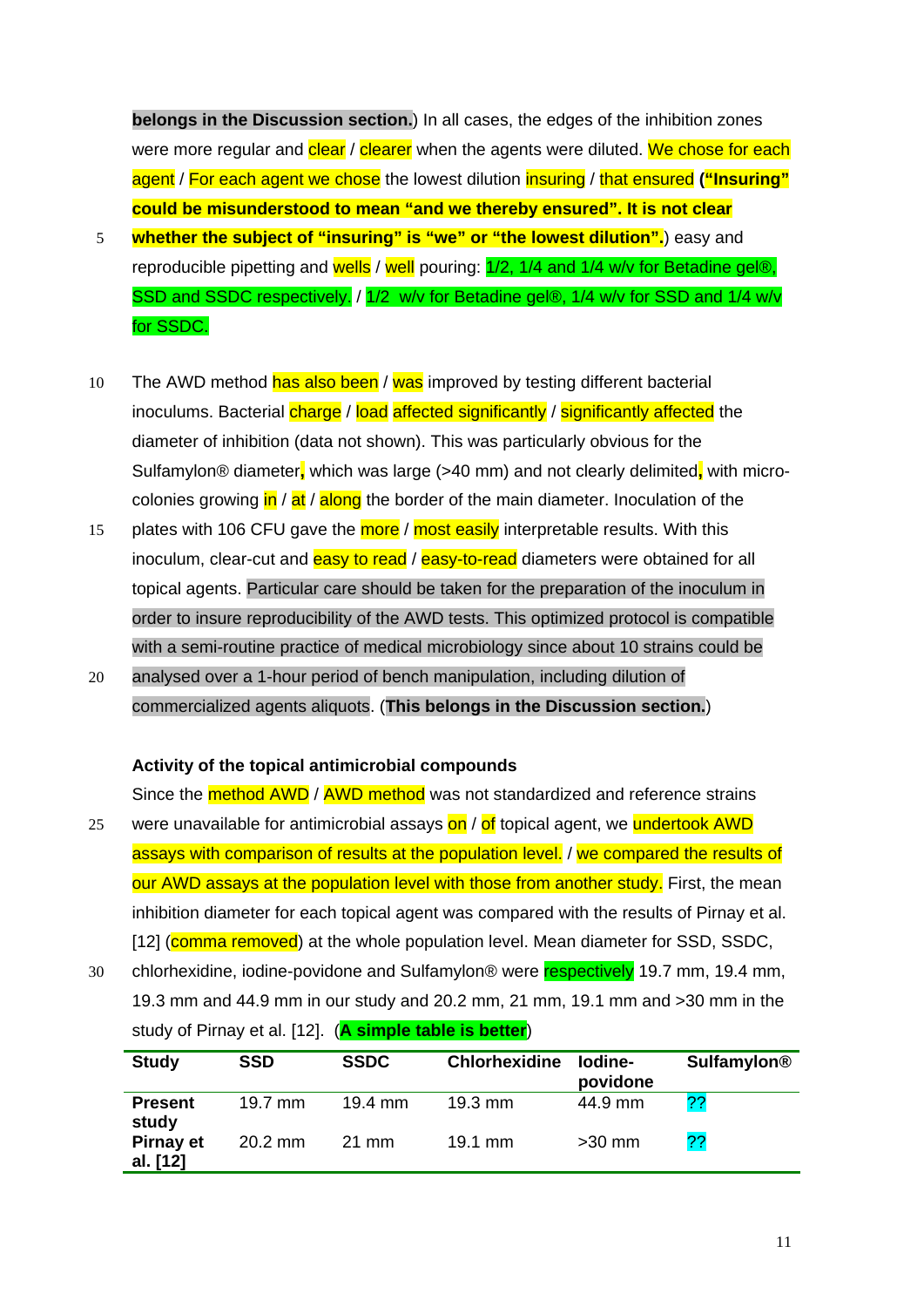# **(Making the table revealed that the data are missing for one of the agents, but which agent is missing cannot be determined from the text.**)

The similarity of the mean diameters in two **population** / populations of P. aeruginosa

isolated in burns / burn units gave arguments to validate / supported the validity of our AWD approach. 5

Secondly, undertook a comparative AWD assay / we compared our AWD results between isolates belonging to the MDR1/2- ERIC1 clone (group 1; n=42) and unrelated

10 P. aeruginosa strains from the **burns** / **burn** unit (group 2; n=45) or from elsewhere (group 3; n=13). The results of the comparative AWD tests were  $/$  are presented in Tables 1, 2 and 3 and summarized in Figure 2. (new paragraph here)

The isolates belonging to group 1 displayed significant decrease of / significantly

- 15 smaller SSD and SSDC inhibition diameters comparatively / compared to group / groups 2 and 3 (P<0.001) (Figure 2). For chlorhexidine, iodine-povidone and Sulfamylon® no significant differences in inhibition diameters were observed among the 3 groups (P>0.05) (Figure 2). In spite of  $a / t$  he selective pressure of / exerted by topical agents similar to / as in group 1, (meaning unclear) most of the group 2 strains
- displayed inhibition diameters corresponding to those observed in  $\frac{\text{the}}{\text{the}}$   $\binom{*}{\text{}}$  group 3 for all agents tested. However, 4 strains affiliated to group 2 (PAB27, PAB38, PAB41, 20 PAB55) showed inhibition diameters similar to **strains** / the strains of / in group 1. The /  $\binom{*}{1}$  Strains PAB38 and PAB41 isolated from the same patient displayed the ERIC-PCR 11 profile and a wild type / wild-type phenotype regarding the / their resistance to
- 25 antibiotics. This indicated that the low susceptibility to SSD and SSDC was not obligatory / necessarily associated with multi-resistance to other antimicrobial agents. The  $/$  (\*) Isolate PAB55, belonging to the  $/$  (\*) ERIC-PCR profile 10, also showed limited / a smaller diameter around SSD and SSDC wells and a wild / wild-type phenotype regarding antibiotics. / antibiotic resistance. In the same ERIC group, the  $/(*)$  strain
- 30 PAB49 was isolated from the same patient one month before. (before when?) This isolate did not display reduced susceptibility to topical agents but displayed a / the phenotype of penicillinase / a penicillinase producer. (new paragraph here)

Other / Another situation was illustrated by the / (\*) strains PAB27 and PAB28, which 35 shared the genomotype ERIC6 / ERIC6 genome type and were isolated on the same day from burn wounds of the patient 15. / the same patient. The 2 / Both strains presented the same wild / wild-type antibiotypes**,** but PAB27 only showed / showed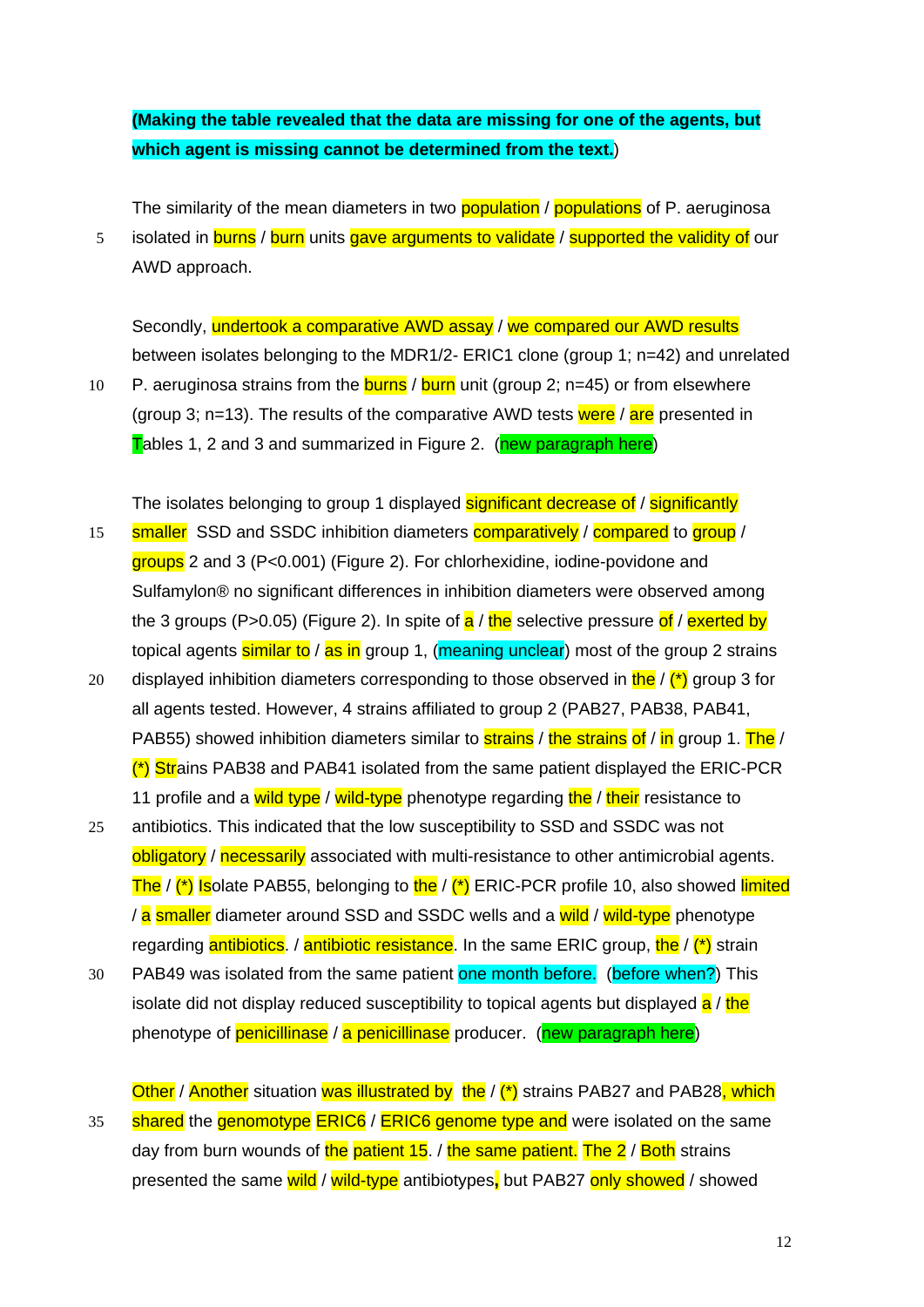only limited diameter / inhibition diameters around SSD and SSDC. This suggested that in a same genomotype the resistance patterns to antibiotics and/or topical antimicrobial agent could vary rapidly. Another hypothesis was the co-existence of mixed populations harbouring diverse phenotypes against antimicrobial

5 agents. (**This belongs in the Discussion.**)

#### **DISCUSSION**

We proved / showed by PFGE and ERIC-PCR that 42 strains isolated from the environment and from  $\frac{\text{the}}{\text{}}$  /  $\binom{*}{\text{}}$  patients of  $\frac{\text{the}}{\text{}}$  /  $\frac{\text{a}}{\text{a}}$  burn unit over a 2-year period 10 belonged to the same clone. They / All strains displayed the multi-drug resistant phenotypes MDR1/2. / MDR1 or MDR2 phenotype. Comparison of PFGE to recent sequence-based typing methods such as Multi-Locus Sequence Typing [17], Single Nucleotide Polymorphism [18], Variable Number of Tandem Repeats [19] showed that PFGE remained the more discriminative method and is still considered as the "gold

- standard" for **molecular** epidemiology of P. aeruginosa [20]. This **suggested** that genetic changes in P. aeruginosa occurred by large rearrangements rather than by 15 point mutations in housekeeping genes. Other **genomotyping** methods that also explored genomic rearrangements, such as rep-PCR, were slightly less discriminative than PFGE but have proved their efficiency for typing P. aeruginosa isolates in
- 20 endemic or epidemic settings [21,22]. PCR-based approaches have the great advantage to be rapid, easy and cost-effective methods comparatively to PFGE [20].

The MDR<sup>1/2</sup>-ERIC1 clone could be considered as endemic and prevalent in the burns unit. Such resident multi-drug resistant strains have been previously reported [12,23].

- 25 In one case, the endemic strain evolved gradually from a **moderate** resistant to a multidrug resistant phenotype [12]. Here, the resistant phenotype MDR1/2 appeared stably installed. However, we are not able to retrospectively perform the detection of ERIC1 genotype eventually associated with other antibiotic resistance patterns before 2005. A long-time persistent bacterial clone in a burn unit is **submitted** to the selective pressure
- 30 imposed by the general use of topical antimicrobial agents. Owing to clinical evidence of low efficiency of local treatment upon wounds colonized with MDR1/2 clone, we undertook the in vitro testing of these strains regarding topical agents. As previously reported in a burn unit [12], we observed a decrease of susceptibility to SSD and SSDC of the isolates belonging to MDR1/2-ERIC1 clone. We also observed for two
- 35 isolates that the low susceptibility to SSD and SSDC was not **obligatory** associated with the **genomotype** ERIC1 and/or / or with multi-resistance against antibiotics. In a recent study based on AWD assays, **authors** showed that 88% of non multidrug resistant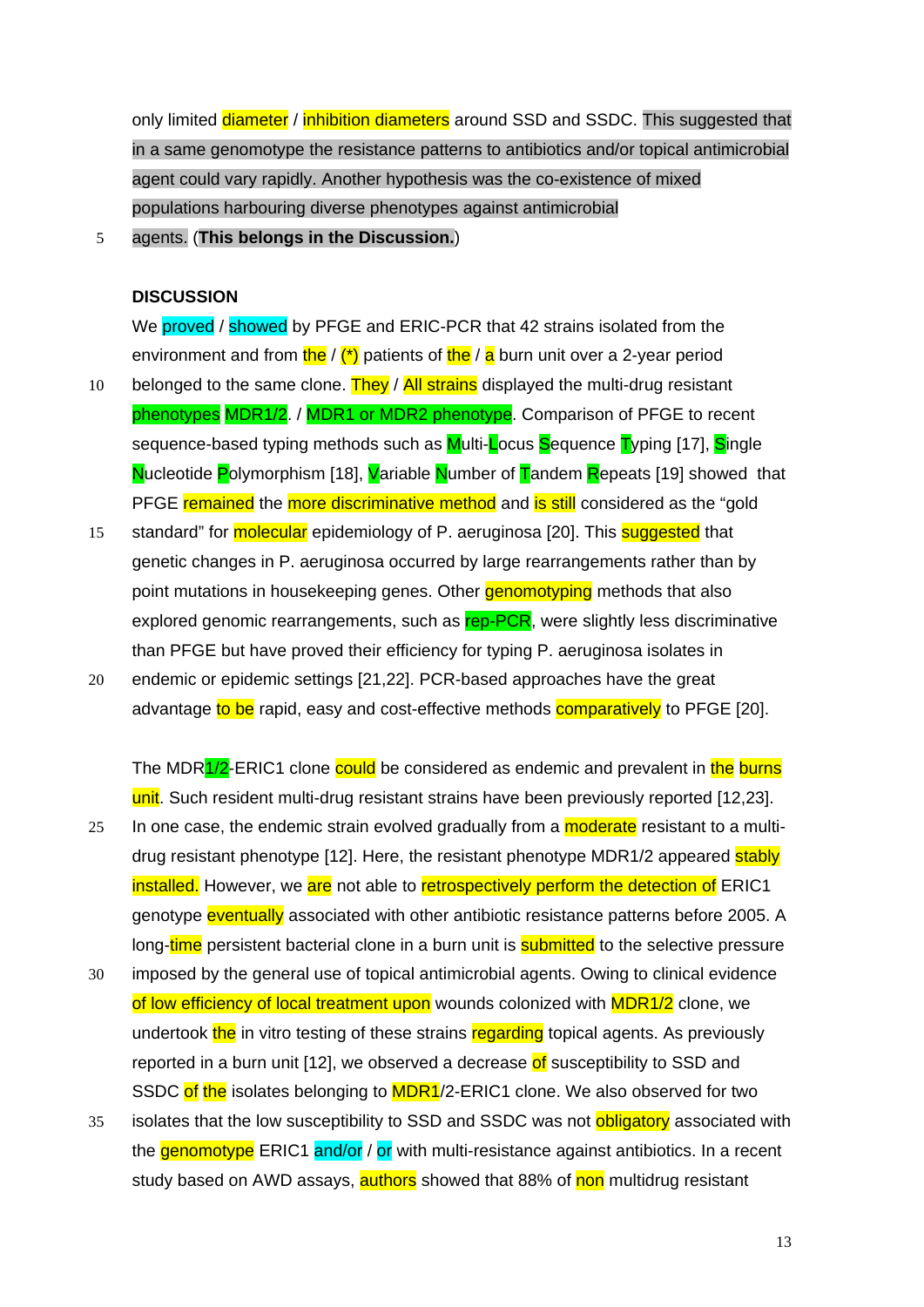strains of the genera Acinetobacter, Pseudomonas, Klebsiella, Staphylococcus and Enterococcus were fully susceptible to topical agents compared to 80% of multi-drug resistant strains of the same genera [24]. We **described** for two pairs of strains isolated from the same patient (PAB49/55 and PAB27/28) rapid variation of their behaviour

5 against antibiotics and/or topical agents. These variations could be explained by the co-existence of diverse sub-populations inside a same genomotype. Independent to / Regardless of their mechanism, the variations led to rapid adaptation in response to new selective pressures and probably **according to** the lowest energetic cost for the strain [25].

10

In spite of its use for 40 years ago, silver-sulphadiazine remains widely used today for topical antimicrobial treatment of burns [1]. Considered that / Because its antiseptic capabilities were not sufficient in all cases, a second mineral nitrate, cerium nitrate, has been added to SSD in the SSDC unguent. **SSDC** was shown to reduced infections as

- 15 observed for **SSD** but also led to significant **increase** in **survival** rate of patients with a large percentage of total body surface area burned, even in **presence** of sepsis. According to the burn centre, / Among different burn centres, one observed 59% [9] and 39% [26] higher than expected survival rate when SSD and cerium nitrate were used in combination. It was generally recognized that / In general, cerium did not
- 20 significantly enhanced the antimicrobial effect of SSD [27]. We confirmed here that the behaviour of P. aeruginosa against SSD and SSDC was similar in vitro. (**Similar to what? Similar in response to both agents? Similar in vitro compared to results in vivo?**) Therefore, the reduction in mortality rate might be attributed to the mechanic properties of **SSDC** that / SSCD, which forms a leather-like protective and soft / soft,
- 25 protective, leather-like crust instead of the moist macerated eschar produced with SSD cream. **SSD** and SSDC were the more frequently used topical treatments in our unit since more than 95% of the patients entering the unit after thermal injuries were treated with Flammazine® (SSD) and/or Flammacerium® (SSDC). For patients with large burned surface, SSDC was used before excision and **graft**. The central **place** / role of
- 30 SSD and SSDC in burn therapy, as well as the **description** of bacterial strains with reduced susceptibility to these agents urge the availability of efficient methods for their in vitro susceptibility testing.

Most topical antimicrobial efficacy studies in thermally injured patients are established 35 in vivo in the Walker-Mason rat burn model**,** in which a bacterial strain is applied to a 20% scald burn with or without the tested topical agent [28]. This method could not be performed routinely. In vitro, diffusion methods for topical agents were proposed 30

14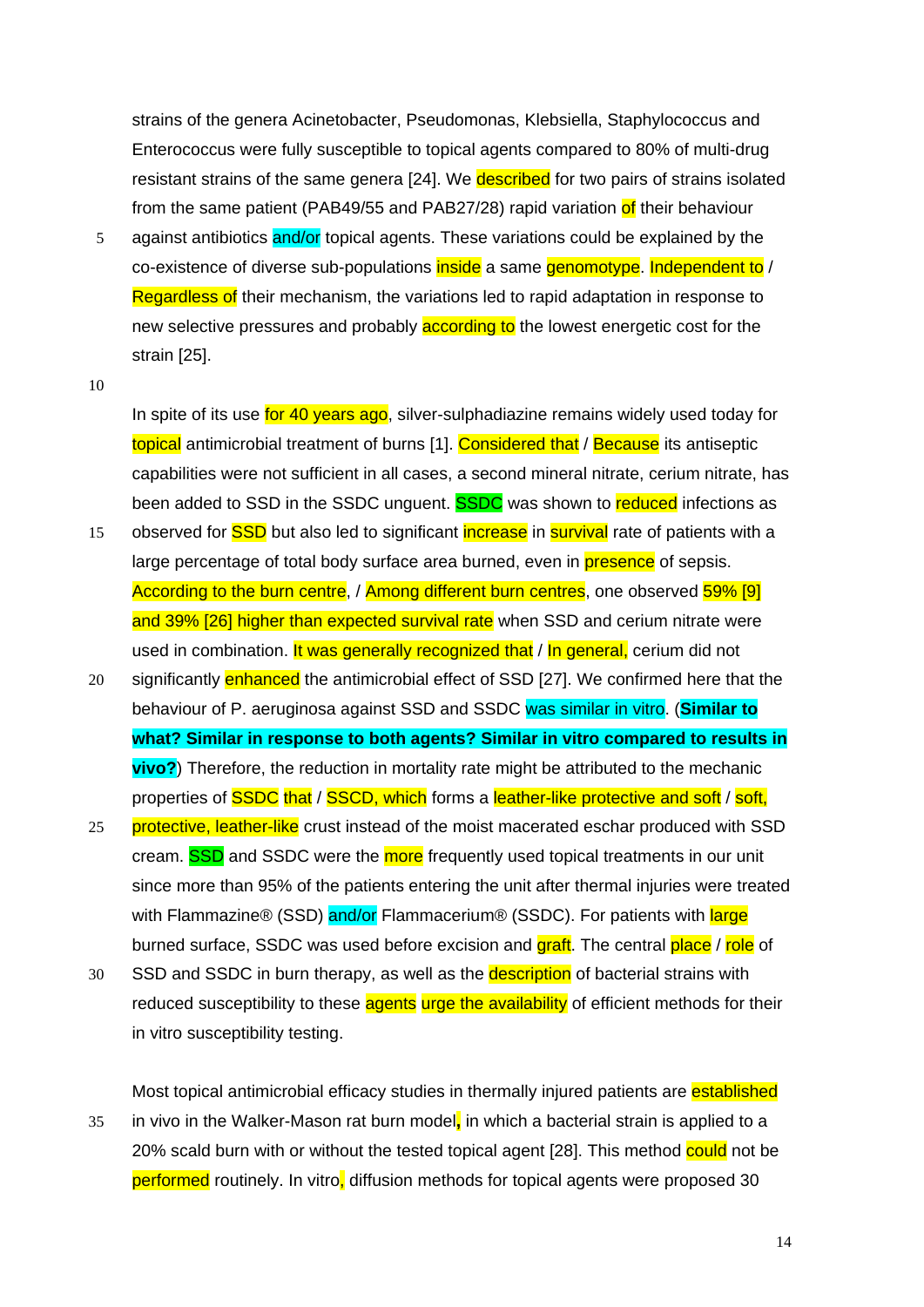years ago but did not encountered the success of the Kirby-Bauer method applied to antibiotics. However, most recent reports referring to diffusion methods for testing topical agents underlined that these methods were the simplest and the most reproducible [12, 24, 29]. The use of disks as **support of** the tested agents was not

5 possible for all agents. Particularly for creams, unguents or gels such as SSD, SSDC or Betadine Gel®**,** well loading was obligatory. (new paragraph here)

For some authors, the correlation between in vitro testing and the clinical efficiency of topical agents is **supposed** to be low particularly because the in vitro assays explored

- 10 bacteria in planktonic phenotype whereas the wounds are more likely to be colonized by bacteria with **biofilm** phenotype [30]. Considering this restriction, AWD assays with bacteria inoculated onto agar plates could present some advantages in comparison to methods using liquid broth. From a more general point of view, in vitro evaluation of bacterial susceptibility to topical agents and antiseptics suffer from the lack of
- 15 standardization and defined cut-off values helping therapeutic decision. There are no specific tests for evaluating the efficacy of topical antimicrobials, including Minimal **Inhibitory Concentration (MIC) (The abbreviation has been defined before so it should be used here without the full term.**) determination, which have been standardized and approved by any oversight comity. Then, their use for the a priori
- 20 prediction (**Either "a priori" or "prediction", but not both since they both mean the same thing.**) of clinical efficiency, as done with antibiogram, should not be currently recommended. (new paragraph here)

Considering these limitations, we proposed (1) to undertake topical AWD assays on P.

- 25 aeruginosa isolates owing to the preliminary evidence of low efficiency of local treatments, (2) to perform comparative analysis between the isolates of interest and unrelated P. aeruginosa strains. (**Repetition of the statement of purpose. It may be useful at the beginning of the Discussion but is not useful in the middle of this section**.) The inhibition diameters determined on a large reference population (**The**
- 30 **text should clarify that "reference population" refers to strains of bacteria and not to patients.**) could be determined once and then used as a reference database. In semi-routine conditions, i.e. in response to a particular clinical situation, each clinical isolate should be tested in comparison with two strains of the reference population as controls. Moreover, the detection of MDR strains and/or endemic resident clone should
- 35 lead to the determination of susceptibility to topical agents although these situations should not be **strictly considered as pre-requisites before undertaking** AWD assays. In vitro study of the mechanism of topical agent resistance should also be explored. (**The**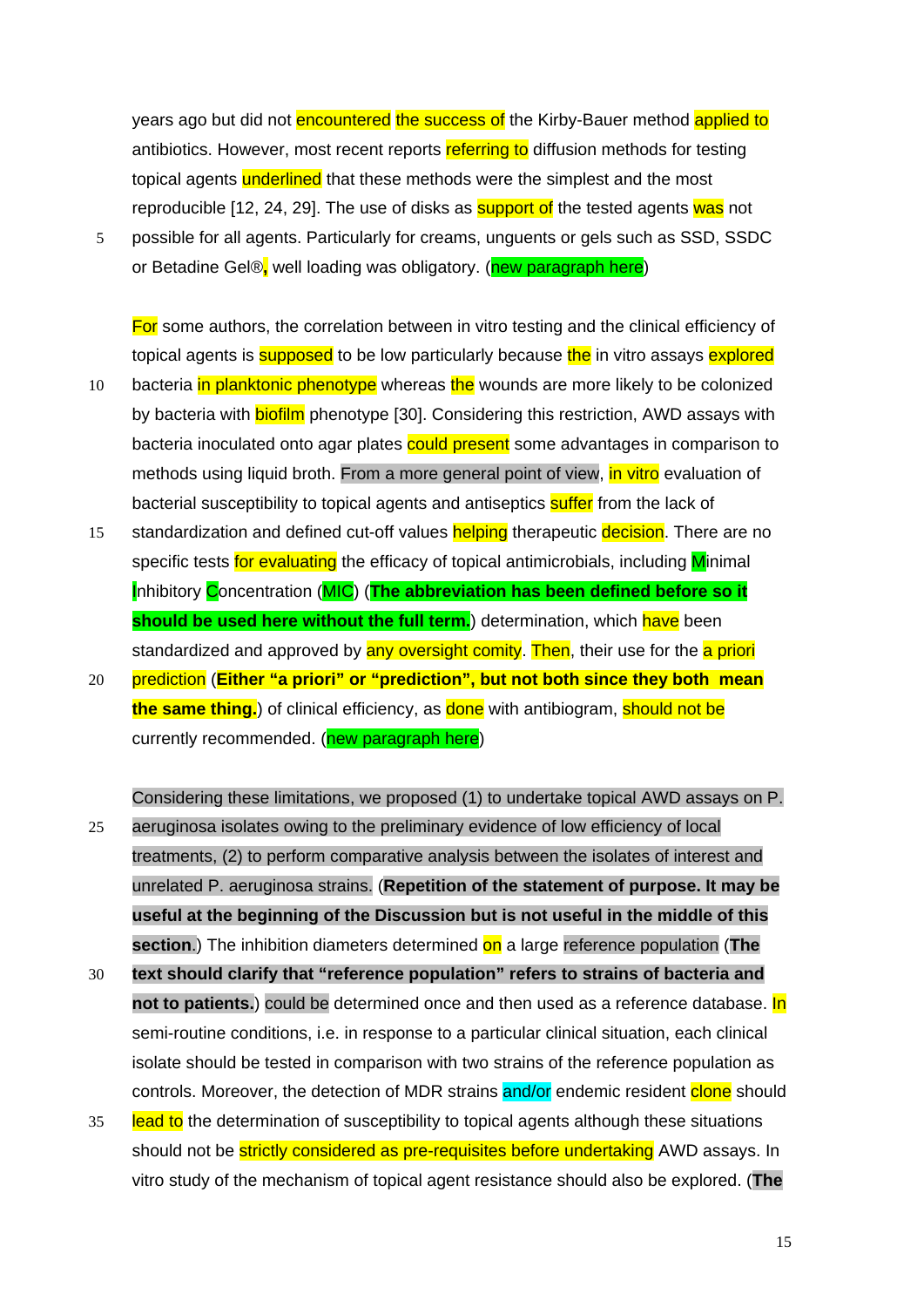# **paragraph needs to be heavily edited. What are the authors trying to convince the readers of here?**)

In our experience, the epidemic clone led to long-time wounds colonization and to

- 5 refractory infections, suggesting (**The text should make clear what the subject of**  "suggest" is.) the clinical significance of AWD assays on topical agents. Indeed, such long-time colonization and/or infection of burn wounds could be due to a less efficiency of SSD and SSDC. Unfortunately, precise clinical indicators could not be reported / determined in this retrospective study. Further studies are required to conclude about
- 10 the clinical significance of optimized comparative AWD assay on topical antimicrobial agents and **about** the **benefice** for the patients when this assay is performed in routine practice. (**The paragraph needs to be heavily edited.**)

# **COMPETING INTERESTS**

15 The authors declare that they have no competing interests.

# **AUTHOR'S CONTRIBUTIONS**

FA performed molecular experiments, coordinated AWD tests and analyzed data, FL is the principal clinical investigator and  $is / was$  involved in the manuscript drafting,  $/$ 

- drafting of the manuscript, SR participated to / in the study design and data acquisition, MD performed and interpreted AWD tests, HM interpreted results and revised the 20 manuscript, MB is a clinical investigator involved in the critical **analyse** / **analysis** of results, / the results, FB design / designed and performed environmental investigations, / studies, SG performed and interpreted **antibiotics** / **antibiotic testing, / tests**, SP
- 25 designed the study and helped to draft the manuscript and EJB conceived and coordinated the study and write / wrote the manuscript. All authors read and approved the final manuscript.

## **AKNOWLEDGMENTS / ACKNOWLEDGMENTS**

30 We are grateful to Jean-Luc Jeannot for his help in / with topical agents / agent manipulation. This study was partially supported by the **association** (\*) **ADEREMPHA** (A translation into English of the names of institutions in non-English languages is helpful), Sauzet, France.

#### 35 **References**